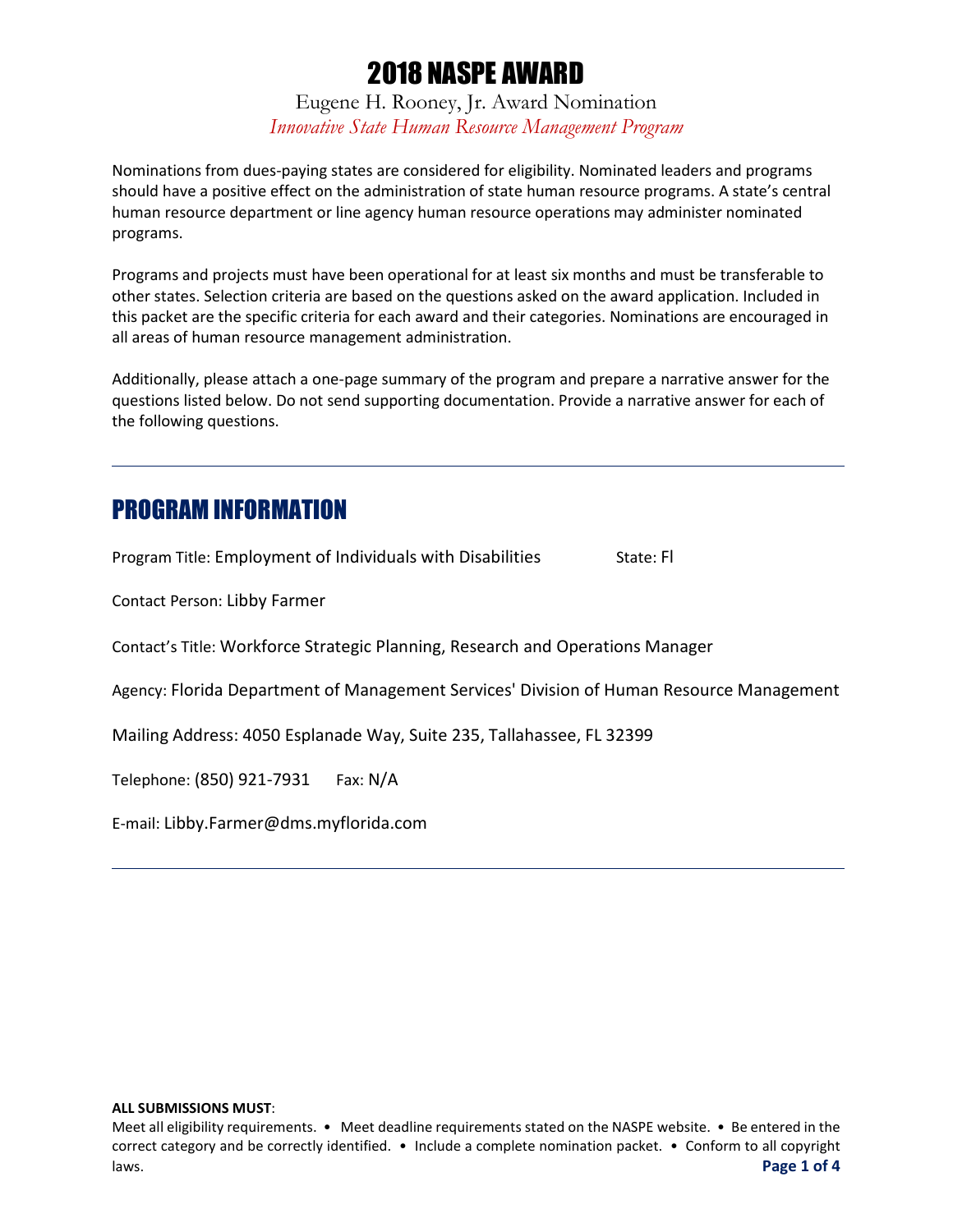Eugene H. Rooney, Jr. Award Nomination *Innovative State Human Resource Management Program*

### NOMINATOR INFORMATION

Nominator: Sharon D. Larson Title: Director, Division of Human Resource Management

State: Fl **Agency: Florida Department of Management Services' Division of Human** Resource Management

Telephone: (850) 413-8725 Fax: N/A

E-mail: Sharon.Larson@dms.myflorida.com

### DETAILS

1. Please provide a brief description of this program.

The Employment of Individuals with Disabilities (IWD) program provides a comprehensive approach to enhance the inclusiveness and diversity within Florida's State Personnel System. The program focuses on strategies for the recruitment, hiring, and retention of IWD in the workforce, without a legislative mandate or executive order prescribing a set number or percentage of hires.

Program components include two separate on-line training and assessments of HR professionals and hiring managers titled "Florida's State Personnel System Roadmap to Success: Hiring, Retaining, and Including Individual's with Disabilities" (also available in power point); affirmative action planning including goals and comparisons to the available labor marker (ALM) within the human resource information system (HRIS); agency-specific plans to promote employment opportunities; voluntary self-identification of applicants and employees in the HRIS; data reports including disability statistical analyses utilizing the ALM; other resources; and program reporting.

The training modules for HR professionals and hiring managers are transferable to and customizable for other states. The modules were created in Articulate Storyline software and include videos, knowledge self-checks, voice-overs, and assessments, and is disability friendly. Utilizing this software allows it to be uploaded to most learning management systems.

2. How long has this program been operational (month and year)? January 2017

#### **ALL SUBMISSIONS MUST**:

Meet all eligibility requirements. • Meet deadline requirements stated on the NASPE website. • Be entered in the correct category and be correctly identified. • Include a complete nomination packet. • Conform to all copyright laws. **Page 2 of 4**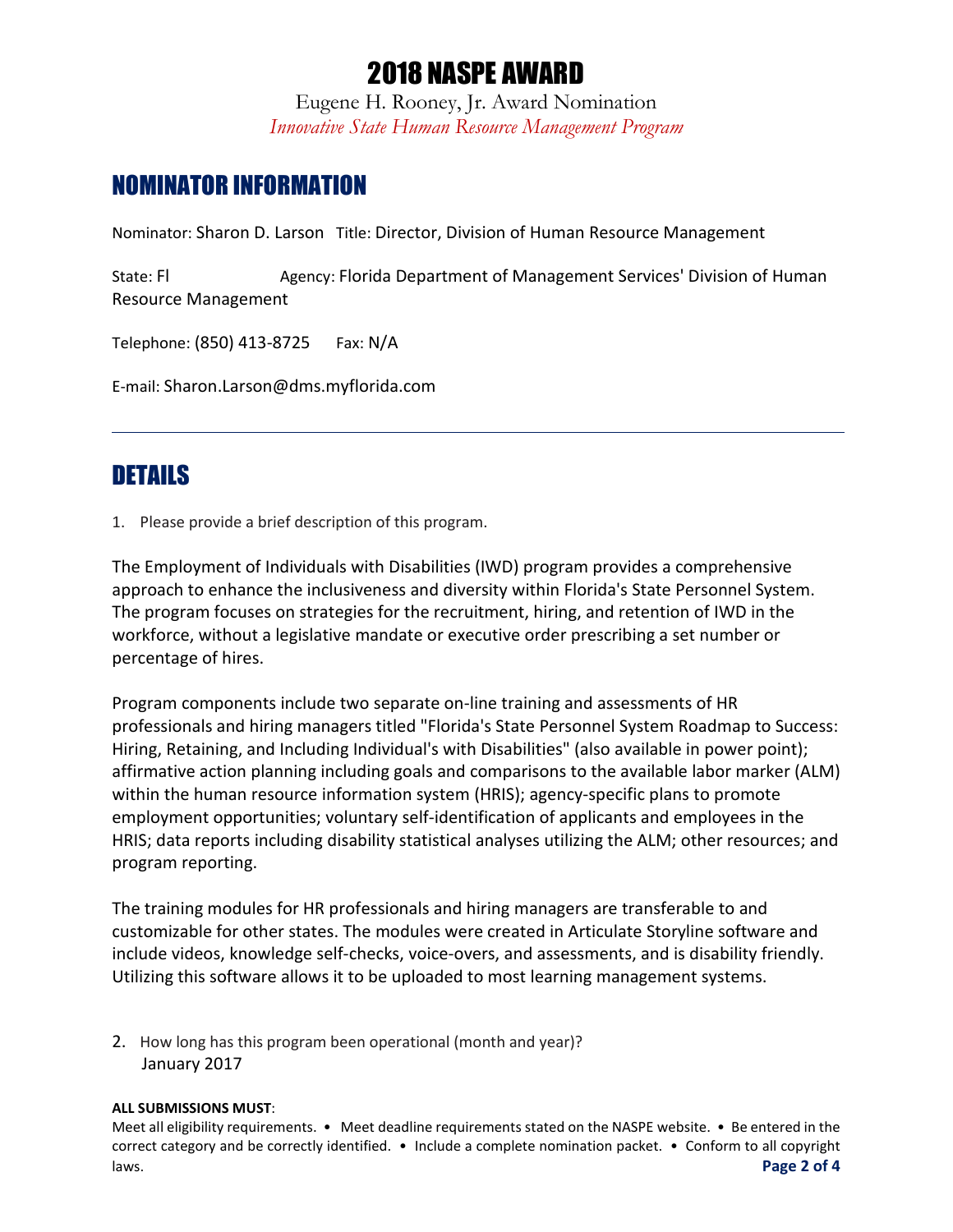Eugene H. Rooney, Jr. Award Nomination *Innovative State Human Resource Management Program*

3. Why was this program created? (What problem[s] or issues does it address?)

The Legislature recognized that IWD are confronted by unique barriers to employment, which inhibit their opportunities to compete fairly in the labor force. Finding that employment is the most direct and cost effective means to assist an individual in achieving independence and fulfillment, the Legislature enacted Chapter 2016-3, Laws of Florida, to provide a framework for a long-term commitment to improving employment outcomes for IWD in the state.

4. Why is this program a new and creative method?

Florida's IWD program attributes its innovation to: (1) providing the opportunity for applicants and employees to voluntarily self-identify as having a disability within the human resource information system; (2) utilizing disability statistical reports as management tools; and (3) providing robust training and resources to our HR professionals and hiring managers to inform and support their efforts.

5. What was the program's startup costs? (Provide detailed information about specific purchases for this program, staffing needs and other expenditures, as well as existing materials, technology and staff already in place.)

The Legislature appropriated \$138,692 in recurring funds, and \$26,264 in nonrecurring funds to cover the addition of two full-time equivalent positions; and \$18,500 to cover programming costs for the HRIS.

6. What are the program's operational costs?

The Division of Human Resource Management utilizes two positions in the areas of affirmative action, equal employment opportunity, data reporting, and other HR programs. The program cost is approximately \$148,773.

7. How is this program funded?

The program does not receive a specific annual appropriation from the Legislature. The cost of providing technical assistance and consultative services to customers is absorbed within the existing salaries and benefits appropriation. These services comprise a significant component of the roles and responsibilities within the Division of Human Resource Management.

**ALL SUBMISSIONS MUST**:

Meet all eligibility requirements. • Meet deadline requirements stated on the NASPE website. • Be entered in the correct category and be correctly identified. • Include a complete nomination packet. • Conform to all copyright laws. **Page 3 of 4**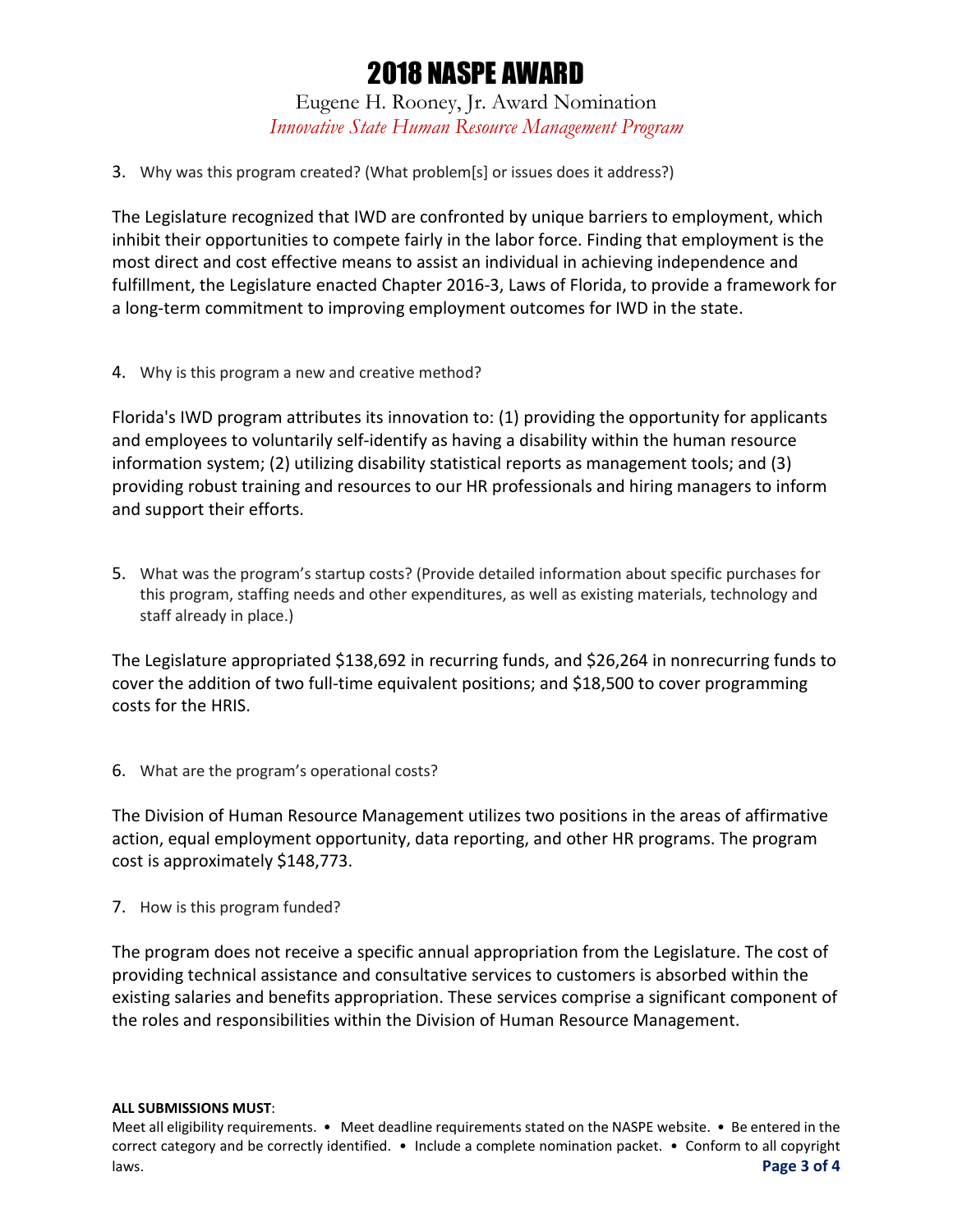Eugene H. Rooney, Jr. Award Nomination *Innovative State Human Resource Management Program*

#### 8. Did this program originate in your state?  $□$

9. Are you aware of similar programs in other states?  $\boxtimes$   $\Box$ If yes, how does this program differ?

Several states have similar programs. However, the State of Florida's program is different in that there is no legislative mandate or executive order prescribing a set number or percentage of hires; and disability statistical analytics are available through the HRIS, which provide valuable management tools. In addition, the training component includes a module for HR professionals and a module for hiring managers.

#### 10. How do you measure the success of this program?

Success of this program is measured by the: (1) established relationships between the agencies and state and local community partners; (2) percentage of agencies (80%) that developed a specific plan on how to promote employment opportunities for IWD; (3) increase in the number of applicants and employees identifying as IWD; and (4) news article from the EmployMe1st project and the University of Massachusetts' Institute for Community Inclusion highlighting Florida's Employment of Individuals with Disabilities program. The article provided examples of our innovative employment services, creative state agency employment practices, and the work of the division to develop and implement the program.

(http://www.employmentfirstfl.org/agencies-and-providers-success-stories-series)

11. How has the program grown and/or changed since its inception?

The HRIS was migrated to HTML 5 and included implementation of Accessible Rich Internet Applications which allows the state to take advantage of standard ADA compliance.

In addition, through the division's relationships with state and local community partners, agencies attend various Community of Interest meetings to maintain awareness and increase knowledge regarding the employment of IWD. Examples of topics include demonstrations of technological resources available; presentations from currently employed IWD with the state; how-to's on establishing internships and on-the-job trainings; employment services available through vendors; and information on accommodations and discriminatory practices.

Ultimately, the program continues to break down employment barriers for individuals with disabilities and positions us for substantial and crucial growth opportunities for our workforce.

#### **ALL SUBMISSIONS MUST**:

Meet all eligibility requirements. • Meet deadline requirements stated on the NASPE website. • Be entered in the correct category and be correctly identified. • Include a complete nomination packet. • Conform to all copyright laws. **Page 4 of 4**